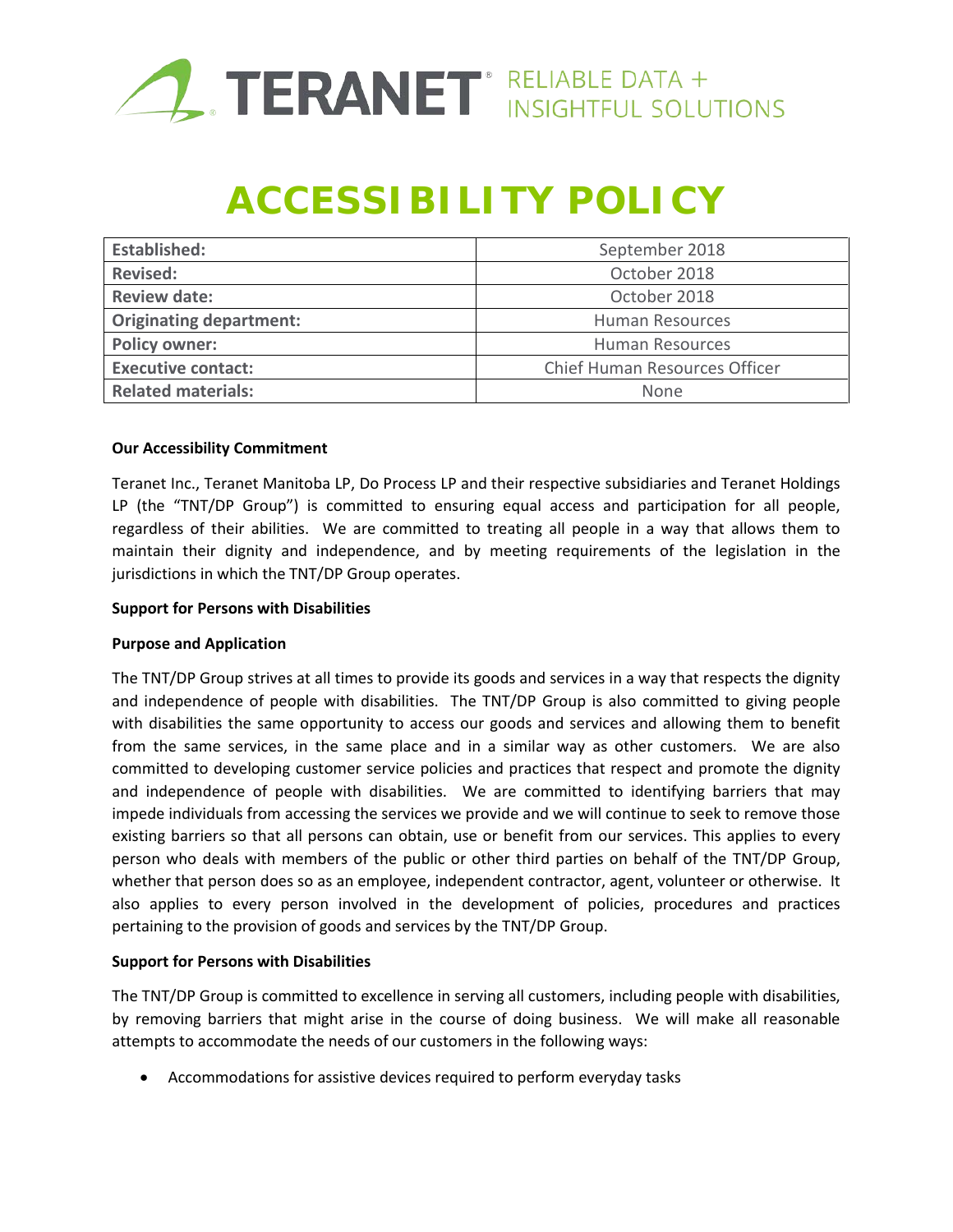- Service animals are welcome on our premises that are open to the public and to the extent permitted by law
- Support persons are welcome on our premises and will be permitted to enter at the same time as our customer and accompany our customer at all times
- We will communicate with our customers in a manner than takes into account any applicable barriers, including, providing accessible formats and communication supports, such as large font, recorded audio, or teletypewriter (TTY) through a telecom provider or alternative means as appropriate.

We will ensure that our websites comply with all applicable standards for making web content more accessible for people with disabilities.

If there will by any disruptions to our services or facilities, the TNT/DP Group will make reasonable efforts to provide prior notice of disruptions, if possible, recognizing that in some circumstances, such as in the situation of unplanned temporary disruptions, advance notice will not be possible. In all cases, the TNT/DP Group will notify customers promptly by posting in reasonable places the following:

- Information about the reason for the disruption,
- The anticipated duration of the disruption,
- A description of alternate facilities or services that may be available
- Notice of any disruptions to those facilities that are meant to provide barrier free access to our customers with disabilities and that cannot be resolved right away will be prominently posted on our website

### **Accommodation Plans and Return to Work Processes**

If a TNT/DP Group employee has disability, or become disabled either permanently or temporarily during their employment, they are encouraged to contact their Manager or Human Resource Business Partner if accommodation is required. The TNT/DP Group will consult with its employees to develop an Individual Accommodation Plan to meet the needs of the employee. In some cases, there may be the need to request an evaluation by an outside medical practitioner or other expert, in order to determine appropriate accommodation.

An Individual Accommodation Plan will include an outline of the accommodation or adjustments needed, including any accessible formats and communications required to enable the employee to perform their job and to make workplace information accessible. If employees require support during an emergency, such as a building evacuation, employees are encouraged to contact their Human Resource Business Partner and an Individualized Emergency Response Plan will be developed to ensure their safety.

All information on an employee's Individual Accommodation Plan will be kept confidential. Information will only be shared, with consent, with individuals who may need to provide assistance, such as direct managers.

Individual Accommodation Plans will be reviewed regularly and updated if the employee's needs change or if there are any job related changes. The employee's needs will also be considered throughout the performance management process and career development programs the organization offers.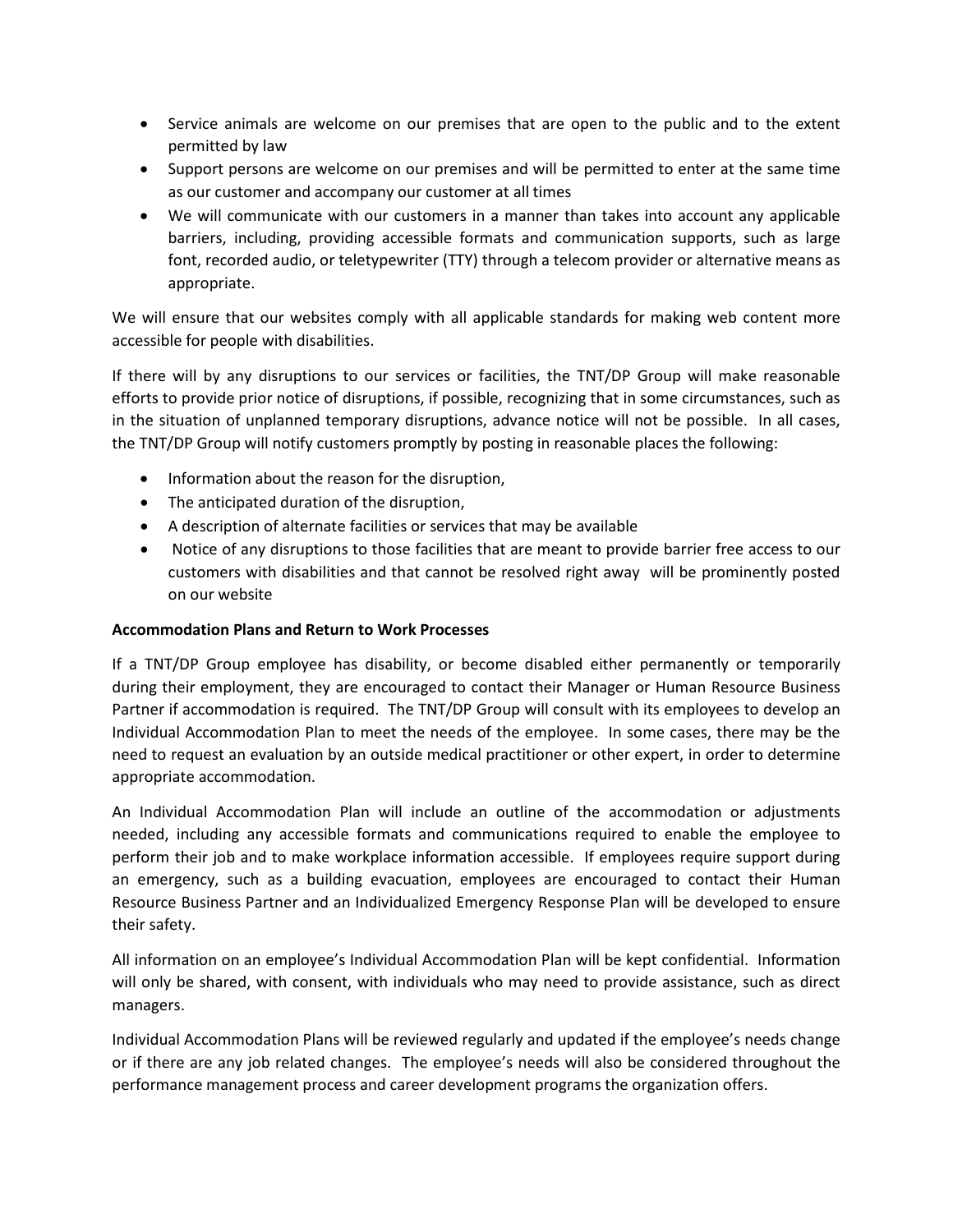## **Returning to Work After an Absence**

If employees have been absent from work because of a disability, and accommodation or adjustments are required in order to return to work, the employees Human Resource Business Partner will develop arrangements to support the employee while transitioning back to work.

## **Recruitment and Selection Practices**

The TNT/DP Group is committed to providing an accessible recruitment and selection process inclusive to all applicants. The TNT/DP Group's online job applications notifies applicants that the TNT/DP Group will accommodate people with disabilities throughout the recruitment and selection process including the interview stage. All applicants invited to participate in interviews will be informed how to request accommodations for disabilities. Hired candidates will be notified of the TNT/DP Group policies and processes for accommodating employees as part of their orientation process.

# **Training**

The TNT/DP Group will provide training to employees, independent contractors, agents, volunteers and others who deal with the public or other third parties on behalf of the TNT/DP Group. The TNT/DP Group provides employees with training according to jurisdictional standards.

In Ontario, the TNT/DP Group complies with Accessibility Standards for Customer Service regulations under the Accessibility for Ontarians with Disabilities Act, 2005 (AODA). Ontario employees are properly trained on how to communicate with people with various types of disabilities, that includes:

- the purposes of the AODA and the Human Rights Code (Ontario) as it pertains to persons with disabilities
- how to interact and communicate with people with various types of disabilities
- how to interact with people with disabilities who use assistive devices or require the assistance of a service animal or a support person
- what to do if a person with a disability is having difficulty in accessing Teranet's services
- our policies, practices and procedures related to accessibility
- training on the equipment and devices that are available on our premises

Employees will also be provided training as required under the Integrated Accessibility Standards Regulations on Ontario's accessibility laws and the Ontario Human Rights Code as it relates to people with disabilities.

In Manitoba, the TNT/DP Group complies with The Customer Service Standard (the "Standard") under the Accessibility for Manitobans Act ("AMA"). Manitoba employees are properly trained on how to interact with people with various types of disabilities, including:

- the AMA, the Standard and the Human Rights Code (Manitoba) as it pertains to persons with disabilities
- how to interact and communicate with people with various types of disabilities
- how to interact with people with disabilities who use assistive devices or require the assistance of a service animal or a support person
- what to do if a person with a disability is having difficulty in accessing Teranet's services